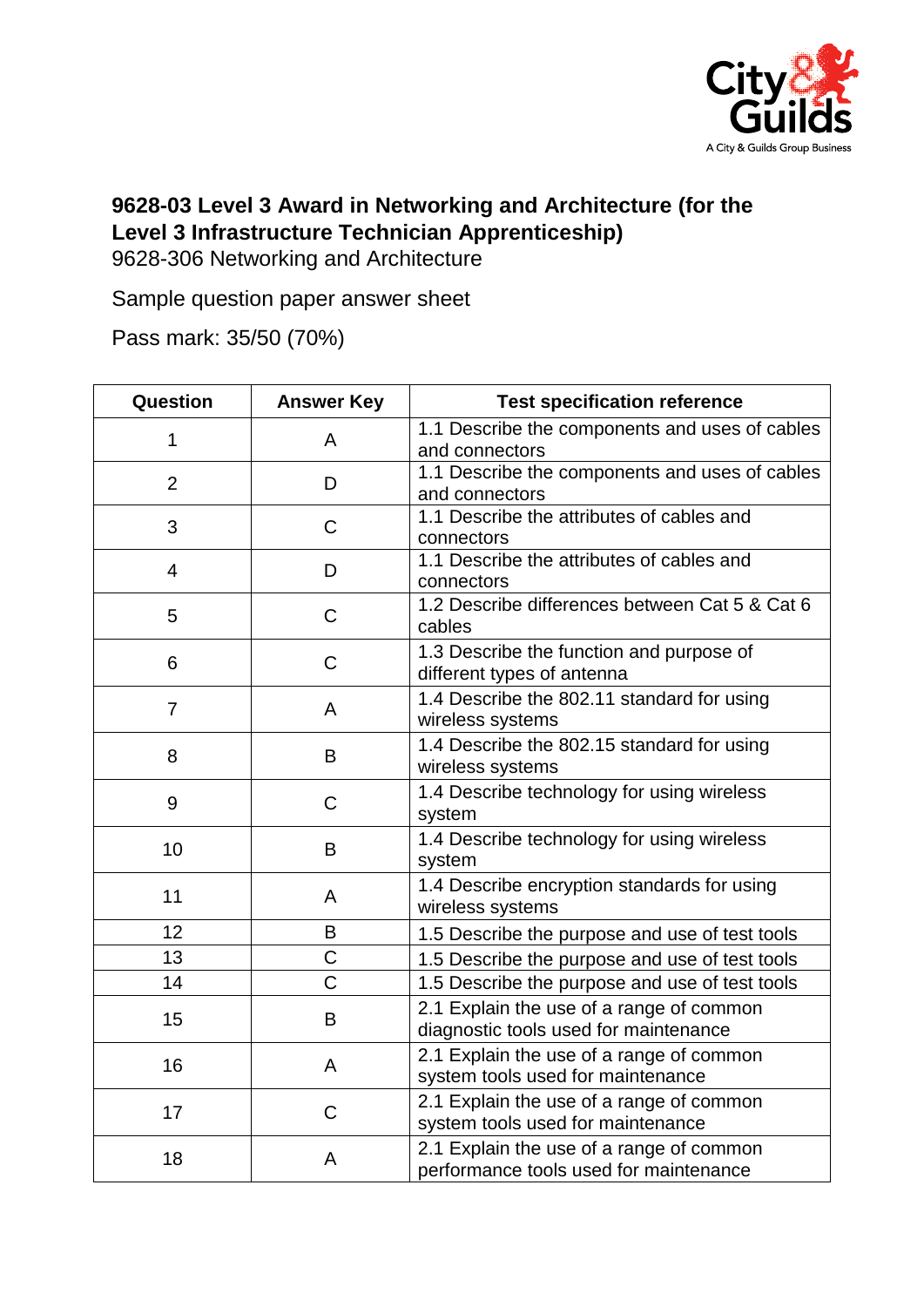| 19 | C | 2.1 Explain the use of a range of common<br>performance tools used for maintenance                                      |
|----|---|-------------------------------------------------------------------------------------------------------------------------|
| 20 | C | 2.2 Explain the purpose of a range of<br>maintenance record types                                                       |
| 21 | D | 2.2 Explain the purpose of a range of<br>maintenance record types                                                       |
| 22 | A | 2.3 Describe physical maintenance, including<br>appreciation of organisation processes and<br>relevant SLAs             |
| 23 | C | 2.3 Describe pro-active maintenance, including<br>appreciation of organisation processes and<br>relevant SLAs           |
| 24 | B | 2.3 Describe reactive maintenance, including<br>appreciation of organisation processes and<br>relevant SLAs             |
| 25 | B | 3.1 Compare the features of hardware<br>components, their performance and their<br>benefits                             |
| 26 | D | 3.2 Evaluate hardware readiness and<br>compatibility                                                                    |
| 27 | C | 3.2 Evaluate hardware readiness and<br>compatibility                                                                    |
| 28 | B | 3.3 Describe configuration and support of<br>devices and device drivers                                                 |
| 29 | B | 3.3 Describe configuration and support of<br>devices and device drivers                                                 |
| 30 | D | 3.3 Describe configuration and support of<br>devices and device drivers                                                 |
| 31 | A | 3.4 Describe policy considerations for<br>implementing access control to local hardware<br>and applications             |
| 32 | A | 3.4 Describe physical security considerations for<br>implementing access control to local hardware<br>and applications. |
| 33 | C | 3.4 Describe biometric considerations for<br>implementing access control to local hardware<br>and applications          |
| 34 | C | 4.1 Describe resources that contribute to IT<br>business systems                                                        |
| 35 | B | 4.1 Describe resources that contribute to IT<br>business systems                                                        |
| 36 | B | 4.1 Describe how networking infrastructure<br>contributes to IT business systems                                        |
| 37 | A | 4.1 Describe how security and service<br>infrastructures contribute to IT business systems                              |
| 38 | C | 5.1 Describe units used in computing                                                                                    |
| 39 | A | 5.2 Identify the basic number systems used in<br>computer networks                                                      |